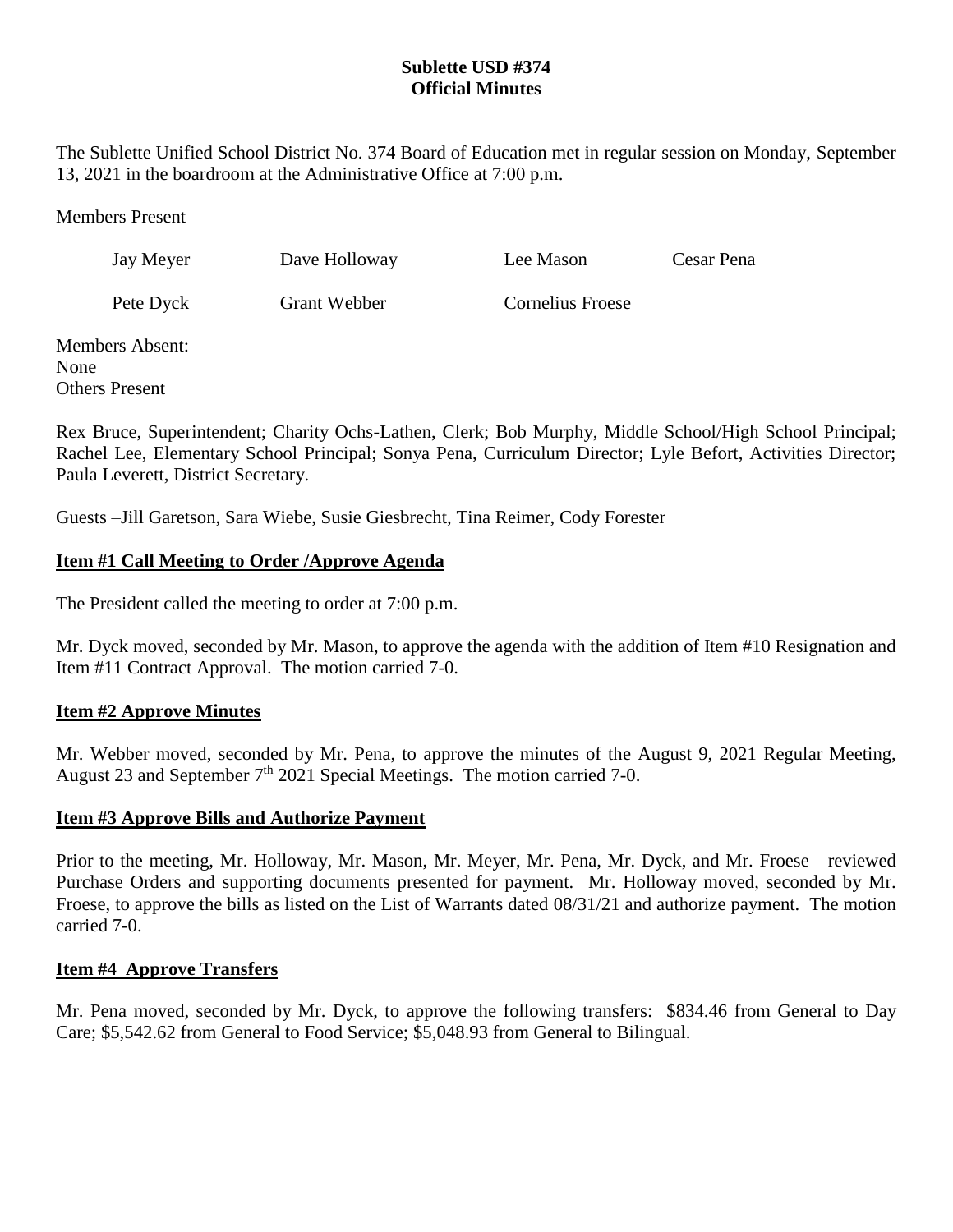Board Minutes Page 2 September 13, 2021

## **PUBLIC FORUM**

There was discussion on why the crosswalk on the east side of the Grade School was not monitored. Mrs. Lee said she doesn't have enough people to help in the mornings but agreed to the suggestion of asking for weekly volunteers if necessary.

#### **Reports**

#### Curriculum

Mrs. Pena reported they have completed Year 4 of our 5 year accreditation cycle and the report was sent into the state by the accreditation team She reported the findings were that Parent Teacher Conference participation was at 97% participation rate. That is the highest it's ever been. Added into curriculum this year are Speech and Financial Literacy. The areas that need improving are the need for more student Social Emotional support, with special focusing at the High School level, Individual Plans of Study, High School Graduation Rates and Post Secondary success. Also, the high school will try to eliminate late practice for sports teams to see what kind of impact that has on student athletes. Because of State Assessments being a little low there will be spontaneous assessments to help keep things on track. The positives reported are KESA Implementation, PLCs strong in communication and development and large enrollment in the after school program.

The accreditation team would like us to find ways to improve on our graduates completing their education at two and four year colleges or obtaining certification through a vocational/ technical school.

#### Principals

Mrs. Lee reported that they have modified their morning meeting routine. She said there are 104 students enrolled in after school and the daily average is over 80. The focus in after school is community service, enrichment, fitness and homework help/ tutoring.

Lunch allows for 33 kids in the lunchroom. Those not in the lunchroom eat lunch in their classrooms. There are rotations to allow time for all kids to have lunchroom time.

Mr. Murphy reported that the Back to School Bash was a huge success with a lot of participation from the staff and students along with the community. He said class elections are done for organizations and that senior banners were up in the halls and will be moved around throughout the year to be seen to really showcase the seniors. Mr. Murphy was excited to report that the fundraiser for the Bustillos family was successful. COVID "Test to Stay/ Play" has resulted in keeping 51of 58 students tested in school who, by previous COVID guidelines, would have had to go home. Because of COVID, Homecoming has been moved to October 1<sup>st</sup>.

Activities Director – We have added five new football players to the team. Due to injuries we are down to 13 players. The game this week was canceled due to injury and illness. We have 22 volleyball players, 6 girls golf, 4 HS cross country. Middle School has 16 football player but were down to 12 due to illness, 19 volleyball and 1 cross country. As of the date of this meeting, there were 36 students coming in at 6:30am for COVID testing.

#### SWPRSC/HPEC

Mr. Meyer reported that SWPRSC budget was good this year. Next year will be tighter. Mr. Webber did not attend HPEC meeting.